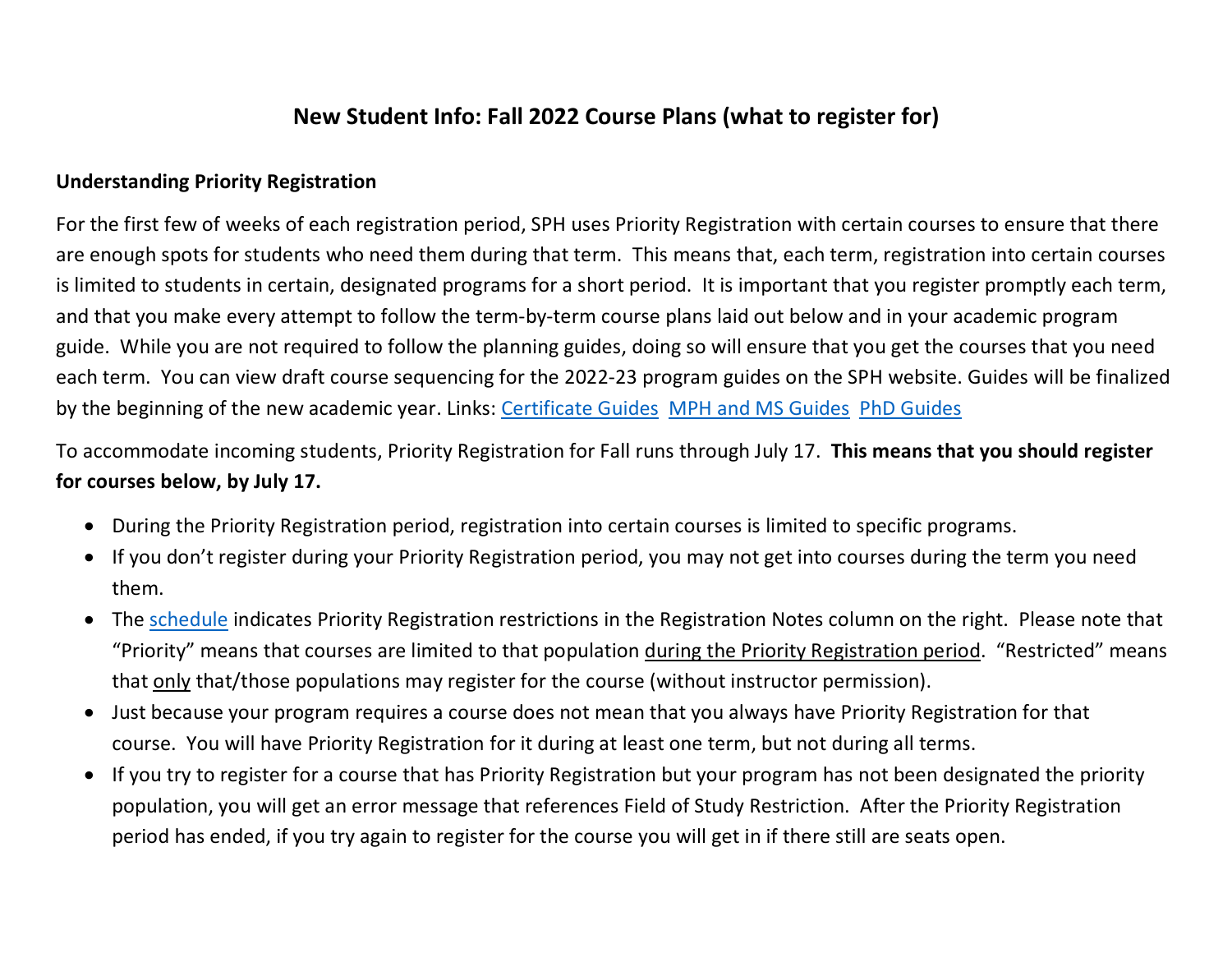## **Your program has priority registration for the courses listed below for Fall. Please register for them by July 17.**

| Program                                                              | <b>Full-time Students</b>                                                                                                                                                                                                                                                                                                                                                                                                                                                                        | <b>Part-time Students</b>                                                                                                                                                                                                                                                                                                                     |  |  |  |  |
|----------------------------------------------------------------------|--------------------------------------------------------------------------------------------------------------------------------------------------------------------------------------------------------------------------------------------------------------------------------------------------------------------------------------------------------------------------------------------------------------------------------------------------------------------------------------------------|-----------------------------------------------------------------------------------------------------------------------------------------------------------------------------------------------------------------------------------------------------------------------------------------------------------------------------------------------|--|--|--|--|
| <b>Grad Certificate</b><br><b>Biostatistics</b>                      | BSTA 511 Estimation & Hypothesis Testing Applied Biostatistics, 4 cr (M, W 1300-1450) OHSU CRN 11358, Niederhausen<br>1.<br>Optional: elective course: choose from EPI 512 Epidemiology I OHSU CRN 11381 or 11379 (4 cr; pending space availability), BMI 510 Intro to<br>Biomedical Informatics (3 cr), available for registration Aug 8), BMI 523 Clinical Research Informatics (3 cr) (available for registration Aug 8)                                                                      |                                                                                                                                                                                                                                                                                                                                               |  |  |  |  |
| <b>Grad Certificate</b><br><b>Public Health*</b><br>(online program) | EPI 512-2* Epidemiology I, 4 cr (online) OHSU CRN 11379<br>1. EPI 512-2* Epidemiology I, 4 cr (online) OHSU CRN 11379<br>1.<br>BSTA 525* Intro to Biostatistics, 4 cr (online) OHSU CRN 11444, Johnson<br>2. BSTA 525* Intro to Biostatistics, 4 cr OHSU CRN 11444, Johnson<br>2.<br>(Note: take EPI 512 if only one course is possible)<br>Optional: elective course, or additional core course (ESHH 511, HSMP 574,<br>PHE 512; pending space availability after priority registration closes) |                                                                                                                                                                                                                                                                                                                                               |  |  |  |  |
| <b>MPH</b><br><b>Biostatistics</b>                                   | BSTA 511 Estimation & Hypothesis Testing Applied Biostatistics, 4 cr (M, W)<br>1.<br>1300-1450) OHSU CRN 11358, Niederhausen<br>EPI 512-1 Epidemiology I, 4 cr (T, Th 1300-1450) OHSU CRN 11381, Messer<br>2.<br>PHE 512-1 Principles of Health Behavior, 3 cr (W 1600-1830)<br>OHSU CRN 11429, Wheeler                                                                                                                                                                                          | BSTA 511 Estimation & Hypothesis Testing Applied Biostatistics, 4<br>1.<br>cr (M, W 1300-1450) OHSU CRN 11358, Niederhausen<br>EPI 512-1 Epidemiology I, 4 cr (T, Th 1300-1450),<br>2.<br>OHSU CRN 11381, Messer                                                                                                                              |  |  |  |  |
| <b>MPH</b><br>Environmental<br>Systems &<br><b>Human Health</b>      | ESHH 511-1 Concepts of Environmental Health, 3 cr (M 1600-1830), OHSU<br>1.<br>CRN 11388 Marriott<br>ESHH 519 Environmental Health in a Changing World, 3 cr (M 1300-1530),<br>OHSU CRN 11372 Needoba<br>EPI 512* Epidemiology I, 4 cr (online) OHSU CRN 11379                                                                                                                                                                                                                                   | ESHH 511-1 Concepts of Environmental Health, 3 cr (M 1600-<br>1.<br>1830), OHSU CRN 11388 Marriott<br>2. EPI 512-2 Epidemiology I, 4 cr (online) OHSU CRN 11379                                                                                                                                                                               |  |  |  |  |
| <b>MPH</b><br>Epidemiology                                           | BSTA 511 Estimation & Hypothesis Testing Applied Biostatistics, 4 cr (M, W<br>1.<br>1300-1450) OHSU CRN 11358, Niederhausen<br>EPI 512-1 Epidemiology I, 4 cr (T, Th 1300-1450) OHSU CRN 11381, Messer<br>PHE 512-2 Principles of Health Behavior, 3 cr (online) OHSU CRN 11440<br>3.                                                                                                                                                                                                            | BSTA 511 Estimation & Hypothesis Testing Applied Biostatistics, 4<br>1.<br>cr (M,W 1300-1450) OHSU CRN 11358, Niederhausen<br>Take BSTA 511-1 if possible. Otherwise, choose PHE 512-2<br>2.<br>Principles of Health Behavior, 3 cr (online) OHSU CRN 11440 or EPI<br>512-1 Epidemiology I, 4 cr (T, Th 1300-1450), OHSU CRN 11381,<br>Messer |  |  |  |  |
| Dual MD/MPH<br>Epi (entering<br>Year 3)                              | BSTA 511 Estimation & Hypothesis Testing Applied Biostatistics, 4 cr (M, W 1300-1450) OHSU CRN 11358, Niederhausen<br>1.<br>HSMP 573 Values & Ethics in Health, 3 cr (W 1840-2120), OHSU CRN 11359<br>2.<br>HSMP 574 Hlth Systems Organization (3 cr.) (M 1600-1830) OHSU CRN 11360<br>3.<br>Elective(s), $3 - 6$ credits<br>4.                                                                                                                                                                  |                                                                                                                                                                                                                                                                                                                                               |  |  |  |  |
| <b>MPH Health</b><br>Promotion<br>Dual MSW/MPH                       | PHE 511 Foundations of Public Health, 3 cr (Th 1600-1830), OHSU CRN<br>1.<br>11366, Richardson<br>2. PHE 512-1 Principles of Hlth Behavior, 3 cr (W 1600-1830) OHSU CRN<br>11340, Wheeler<br>3. ESHH 511-1 Concepts of Environmental Health, 3 cr, OHSU CRN 11388 or<br>11437<br>PHE 512 Principles Health Behavior, 3 cr, PSU CRN 12912<br>1.                                                                                                                                                   | PHE 511 Foundations of Public Health, 3 cr (Th 1600-1830), OHSU<br>1.<br>CRN 11366, Richardson<br>PHE 512-1 Principles of Hlth Behavior, 3 cr (W 1600-1830) OHSU<br>2.<br>CRN 11340, Wheeler                                                                                                                                                  |  |  |  |  |
| <b>Health</b><br><b>Promotion</b>                                    | PHE 511 Foundations of Public Health, 3 cr (Th 1600-1830), PSU CRN 12911, Richardson                                                                                                                                                                                                                                                                                                                                                                                                             |                                                                                                                                                                                                                                                                                                                                               |  |  |  |  |